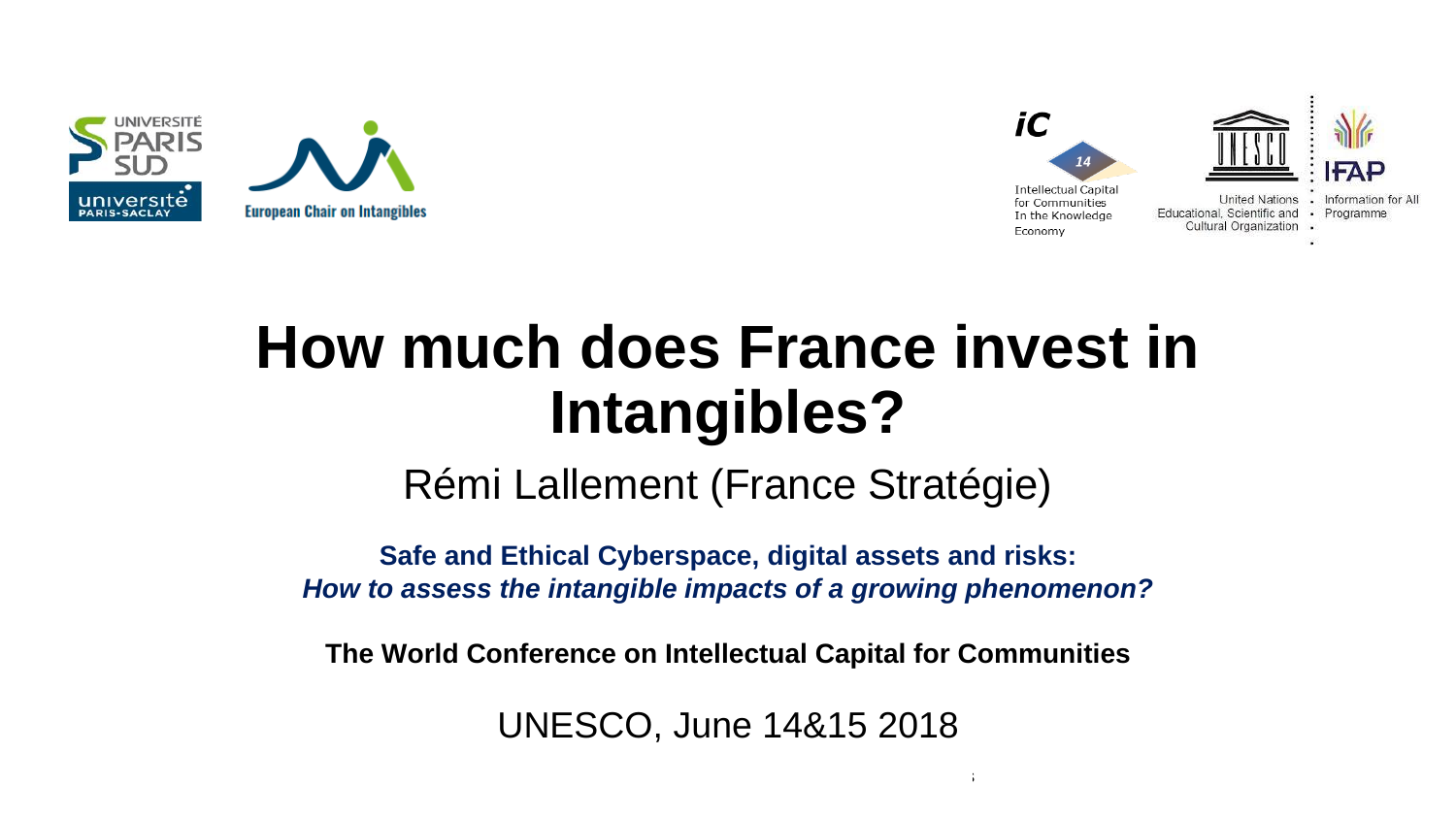

• **An advisory institution by the French Prime Minister**

### • **Three main tasks:**

- ➢strategic thinking and foresight (*prospective*) on economic, social, technological and environmental issues
- ➢dialogue between social partners and with civil society actors (*concertation*)
- ➢evaluation/assessment of public policies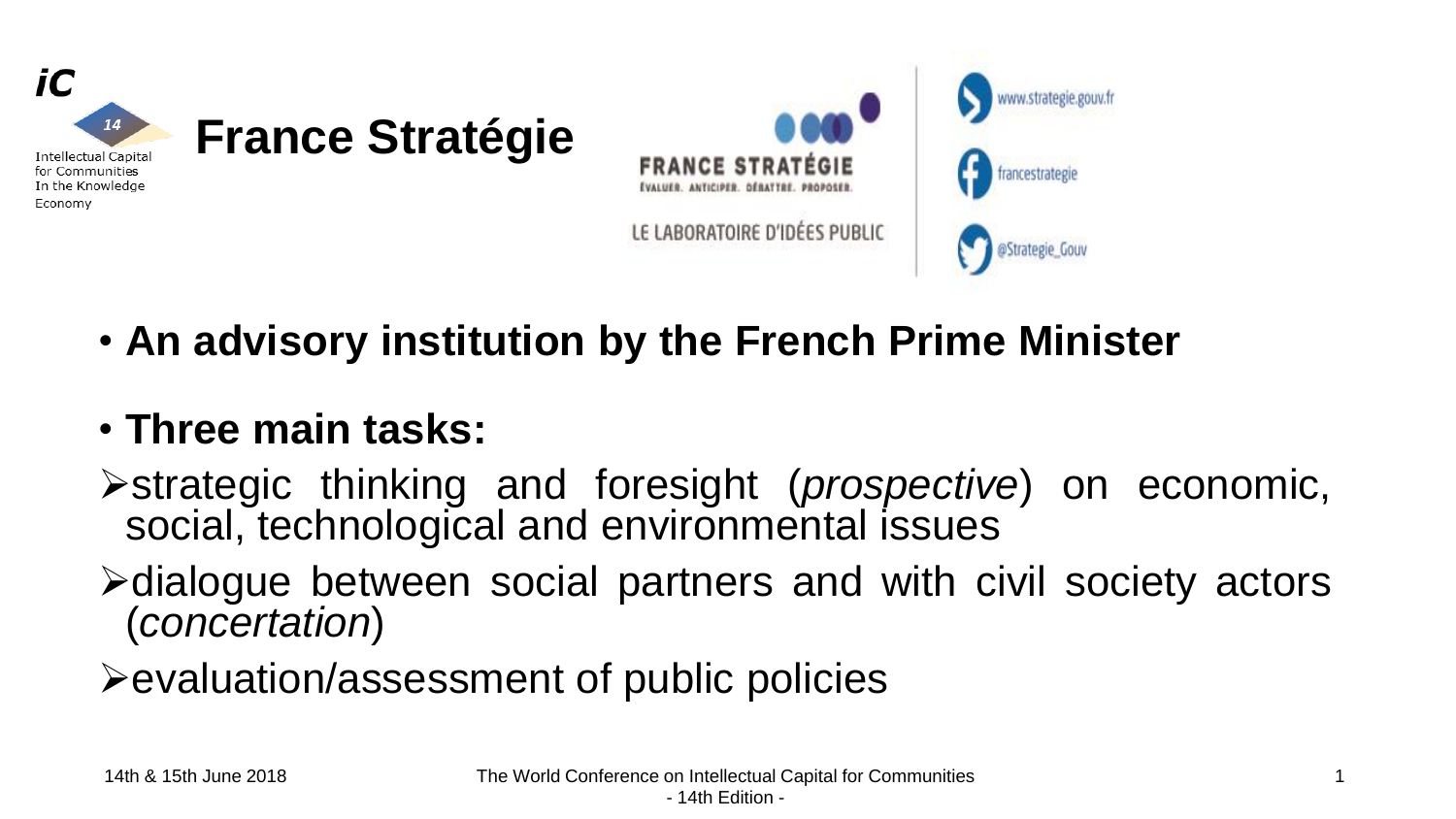# **Main underlying question / Structure of the presentation**

**Does France invest appropriately in intangibles?** Would the level or the structure of intangible investment explain the relative (poor) performance of France in terms of international competitiveness?

**----> France in an international ranking of intangible investment**, based on a personal contribution to a collective work (in progress) undertaken at France Stratégie by Christel Gilles, Haithem Ben Hassine, Rémi Lallement and Marie-Françoise Le Guilly, about the level and structure of investment in France, in a comparative perspective

**----> A focus on France in international rankings on IPRs**, based on personal investigations and partly on a book recently published: Rémi Lallement (2017), *Intellectual Property and Innovation Protection: New Practices and New Policy Issues*, ISTE / Wiley, London

iC

Economy

14

**Intellectual Capital** for Communities In the Knowledge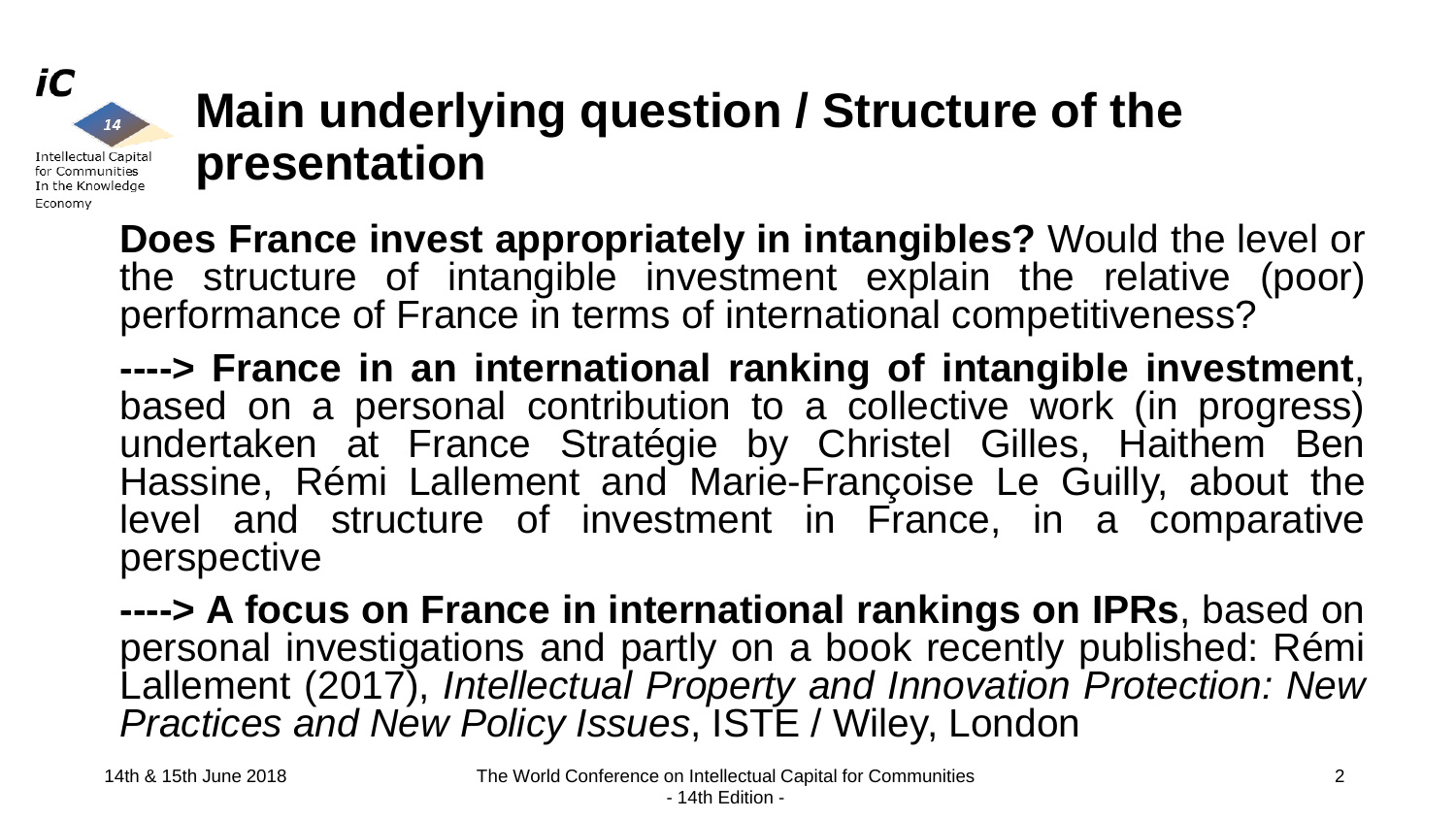

## **Two categories of intangibles**

- Intangible assets according to national accounts: only partly treated as investment (R&D, mineral exploration, computer software and databases, and entertainment, literary and artistic originals)
- Grouped into three categories since the seminal work of Corrado, Hulten and Sichel (2005):
	- ➢"Computerised information"
	- ➢"Innovative property"
	- ➢"Economic competencies"

| <b>Asset</b>                              | <b>Included in</b><br><b>Nat Accounts?</b> | <b>Capitalization</b><br><b>Factor</b> | <b>Depreciation</b><br>rate |
|-------------------------------------------|--------------------------------------------|----------------------------------------|-----------------------------|
| <b>Computerised Information</b>           |                                            |                                        |                             |
| <b>Purchased Software</b>                 | Yes                                        | $\mathbf{1}$                           | 0.315                       |
| <b>Own-Account Software</b>               | Yes                                        | $\mathbf{1}$                           | 0.315                       |
| <b>Databases</b>                          | Yes                                        | $\mathbf{1}$                           | 0.315                       |
| <b>Innovative property</b>                |                                            |                                        |                             |
| <b>R&amp;D</b>                            | Yes                                        | $\mathbf{1}$                           | 0.15                        |
| <b>Design</b>                             | <b>No</b>                                  | 0.5                                    | 0.2                         |
| <b>Mineral Exploration</b>                | Yes                                        | $\mathbf{1}$                           | 0.075                       |
| <b>Financial Innovation</b>               | <b>No</b>                                  | $\mathbf{1}$                           | 0.2                         |
| <b>Artistic originals</b>                 | Yes                                        | asset-specific                         | asset-specific              |
| <b>Economic Competencies</b>              |                                            |                                        |                             |
| <b>Advertising</b>                        | <b>No</b>                                  | 0.6                                    | 0.55                        |
| <b>Marketing research</b>                 | <b>No</b>                                  | 0.6                                    | 0.55                        |
| <b>Own-Account Organisational Capital</b> | <b>No</b>                                  | $\mathbf{1}$                           | 0.4                         |
| <b>Purchased Organisational Capital</b>   | <b>No</b>                                  | 0.8                                    | 0.4                         |
| <b>Training</b>                           | <b>No</b>                                  | 1                                      | 0.4                         |

Source: Corrado C., Haskel J., Jona-Lasinio C., Iommi M. (2016), *Intangible investment in the EU and US before and since the Great Recession and its contribution to productivity growth*, EIB Working Papers 2016 / 08 [http://www.eib.org/attachments/efs/economics\\_working\\_paper\\_2016\\_08\\_en.pdf](http://www.eib.org/attachments/efs/economics_working_paper_2016_08_en.pdf)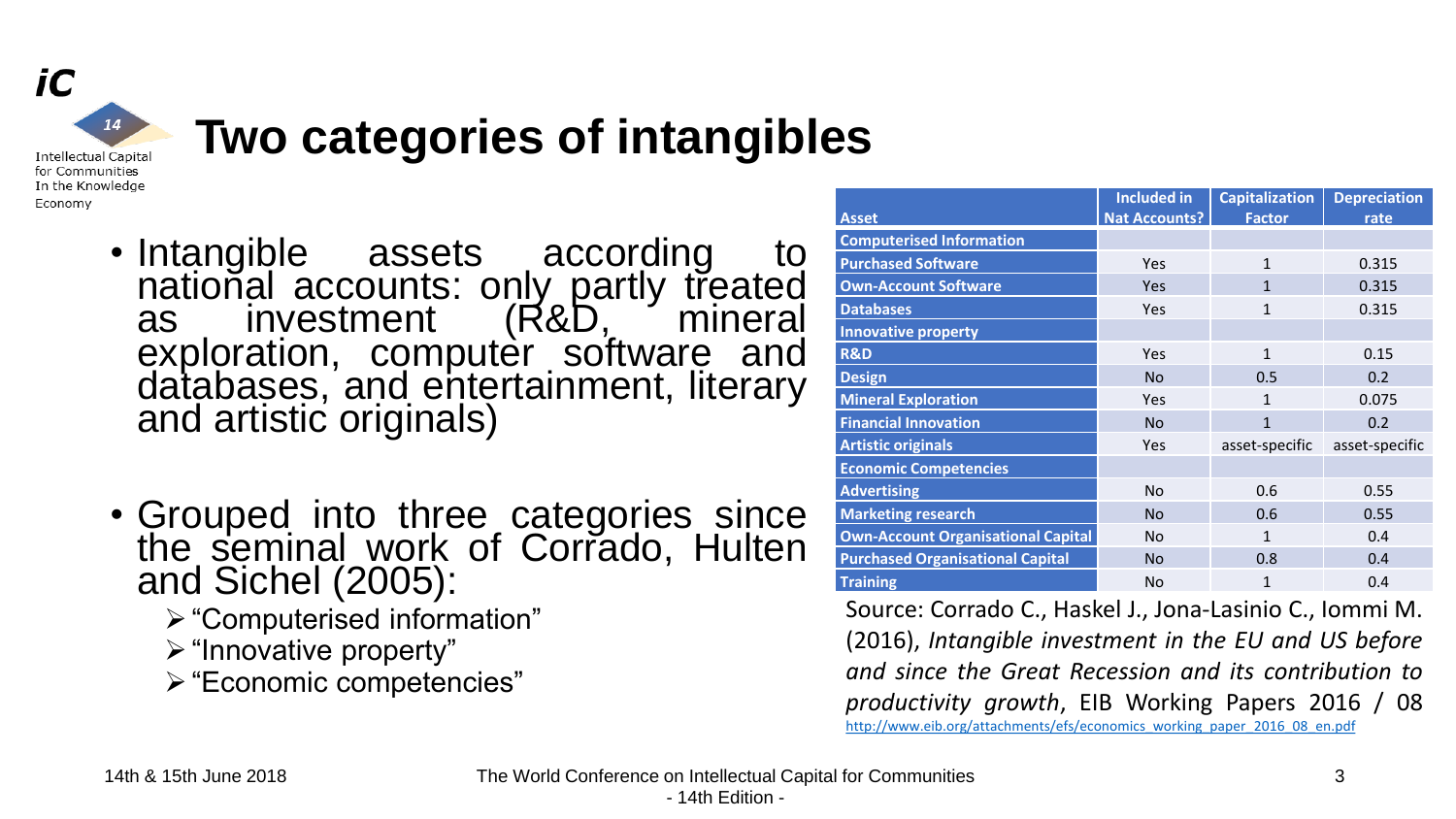### iC  $14$ **Intellectual Capital** for Communities In the Knowledge

Economy

## **A ranking of 8 countries for intangibles in the market sector**

activities, public administration, 12% definition of Corrado *et al.*, (2016) and for the market sector as a whole (total industries excluding real estate education, health, households): **a relatively high level in France**

- lower than in Sweden
- similar as that of the USA
- higher than in UK, NL, Germany, Italy and Spain.



Source : calculations by France Stratégie based on data presented par Corrado *et al*. (2016) and revised in 2017.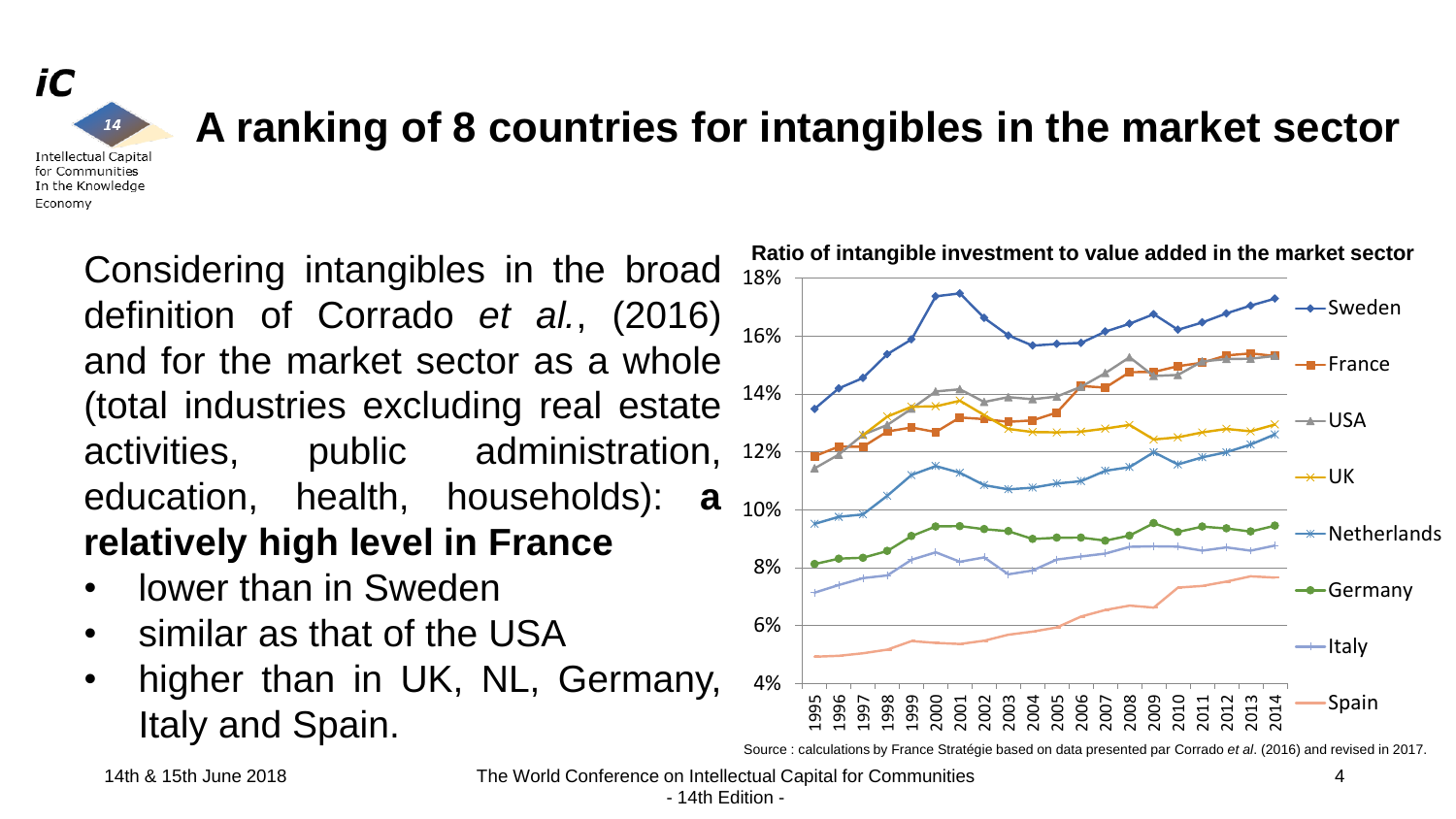#### iC **A country ranking for intangibles in the manufacturing**   $14$ **Intellectual Capital sector**for Communities In the Knowledge Economy

definition of Corrado *et al.*, (2016) but **in the manufacturing sector** only: **a similar ranking** for these countries

- France almost on the top (with Sweden)
- ahead of the USA
- largely ahead of the UK, NL, Germany, Italy and Spain.



Source : calculations by France Stratégie based on data presented par Corrado *et al*. (2016) and revised in 2017.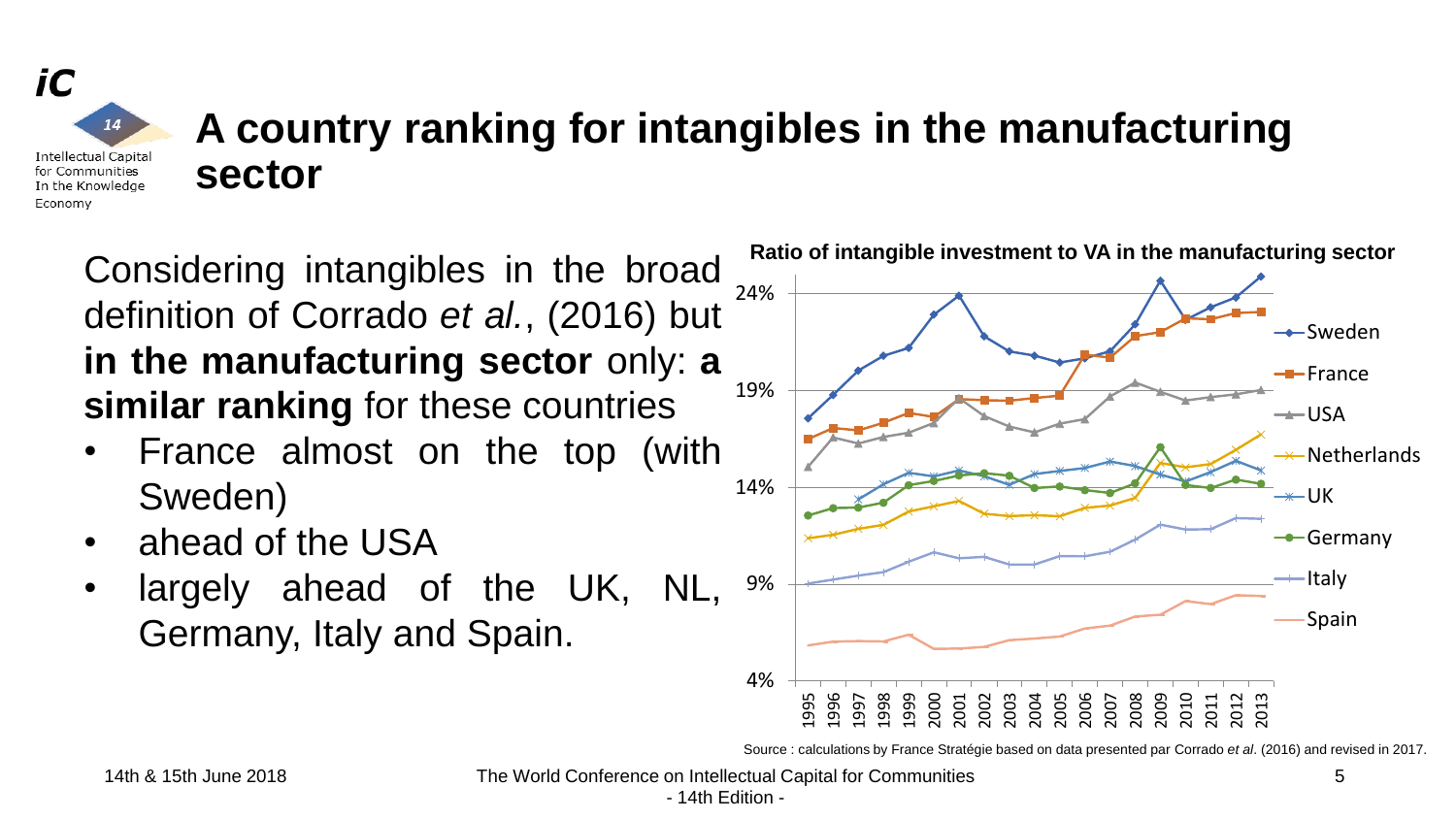

### **The increasing importance of intangible investment**

The ratio of intangible investment to VA in the market sector tends to grow:

- from 11,8% in 1995 to 15,3% in 2014.
- The relative shares of national accounts intangibles and other intangibles are similar.



**Ratio of intangible investment to VA in the market sector 1995-2014**

Source : calculations by France Stratégie based on data presented par Corrado *et al*. (2016) and revised in 2017.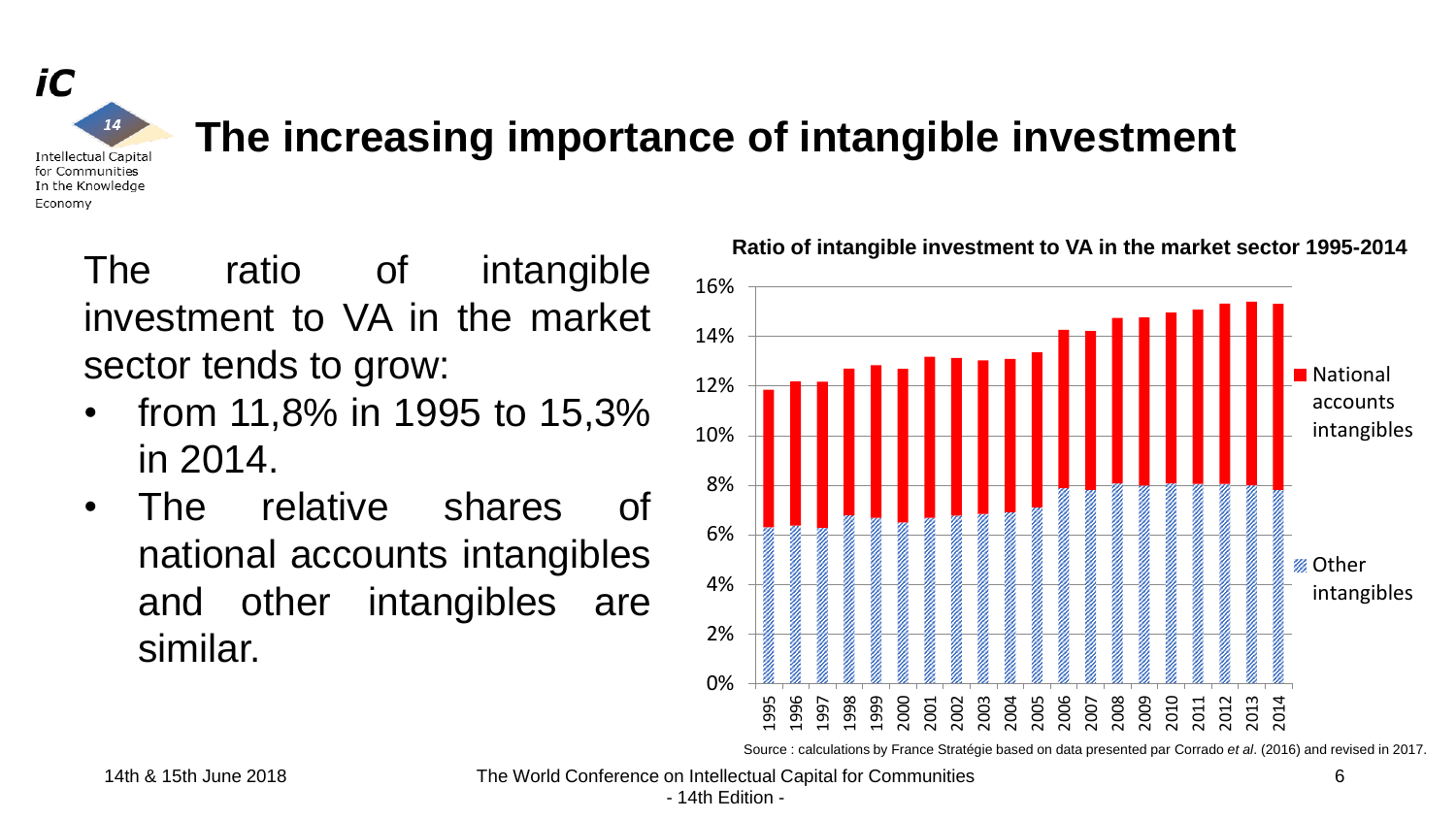$14$ **Intellectual Capital** for Communities In the Knowledge Economy

iC

# **National accounts intangibles vs. other intangibles: different relative shares according to the country considered**

- The relative share of national accounts intangibles and other intangibles are also **similar in Sweden and in Germany**.
- The relative share of **other intangibles** is **twice** that of **national accounts intangibles in the UK and in the Netherlands**.



Source : calculations by France Stratégie based on data presented par Corrado *et al*. (2016) and revised in 2017.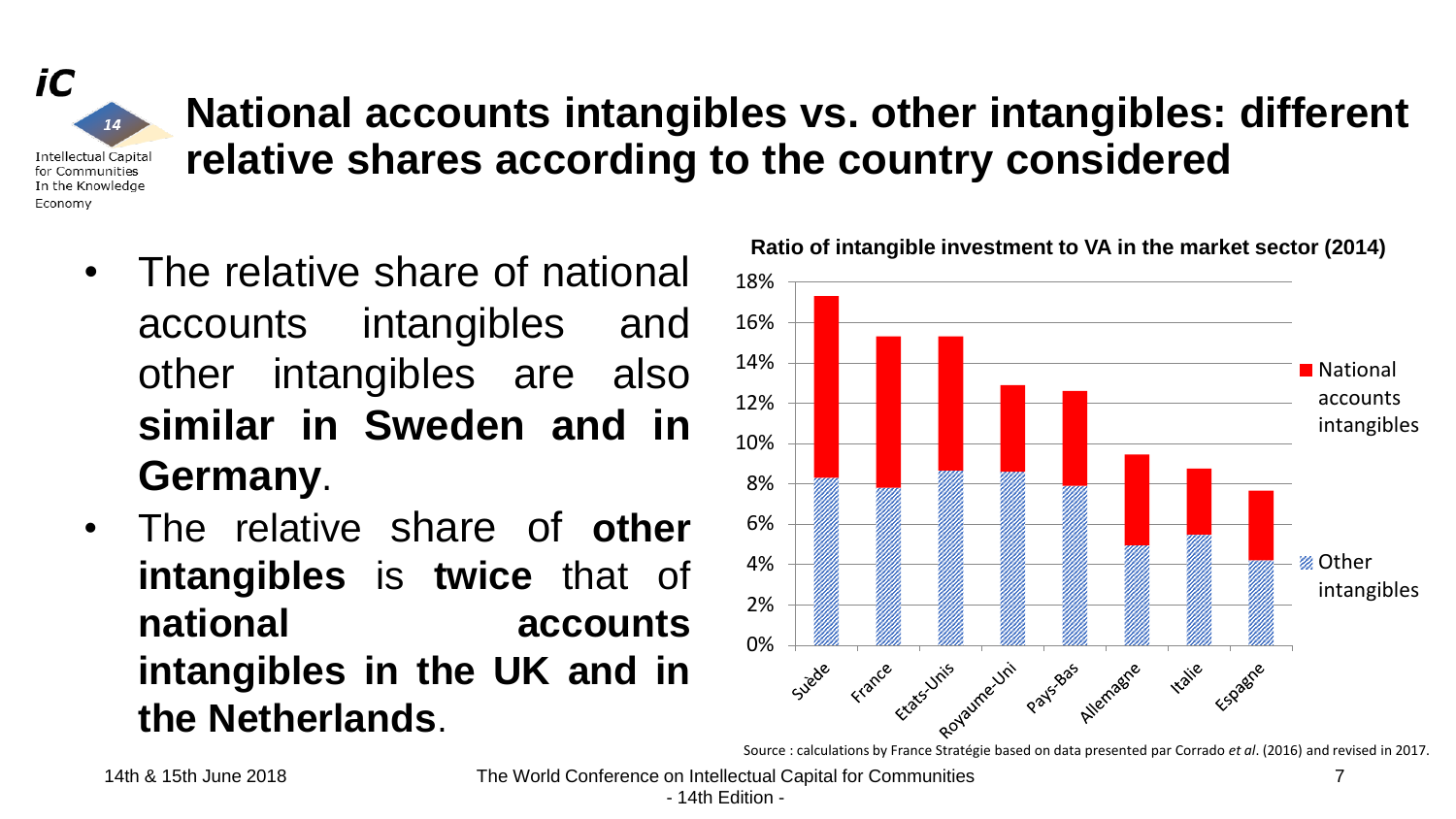iC  $14$ **Intellectual Capital** for Communities In the Knowledge Economy

### **Three categories of intangibles: different relative shares according to the country considered**

- **Computerised information**: France Ratio of intangible investment to VA in the market sector (2014) (behind the US) as the country where its relative share is highest
- **Innovative property** (R&D, design…): a similar share in France and Germany (lower than that of Sweden).
- **Economic competences** (advertising, marketing, training…): the leading countries are the US, the NL, ahead of France and Sweden.



Source : calculations by France Stratégie based on data presented par Corrado *et al*. (2016) and revised in 2017.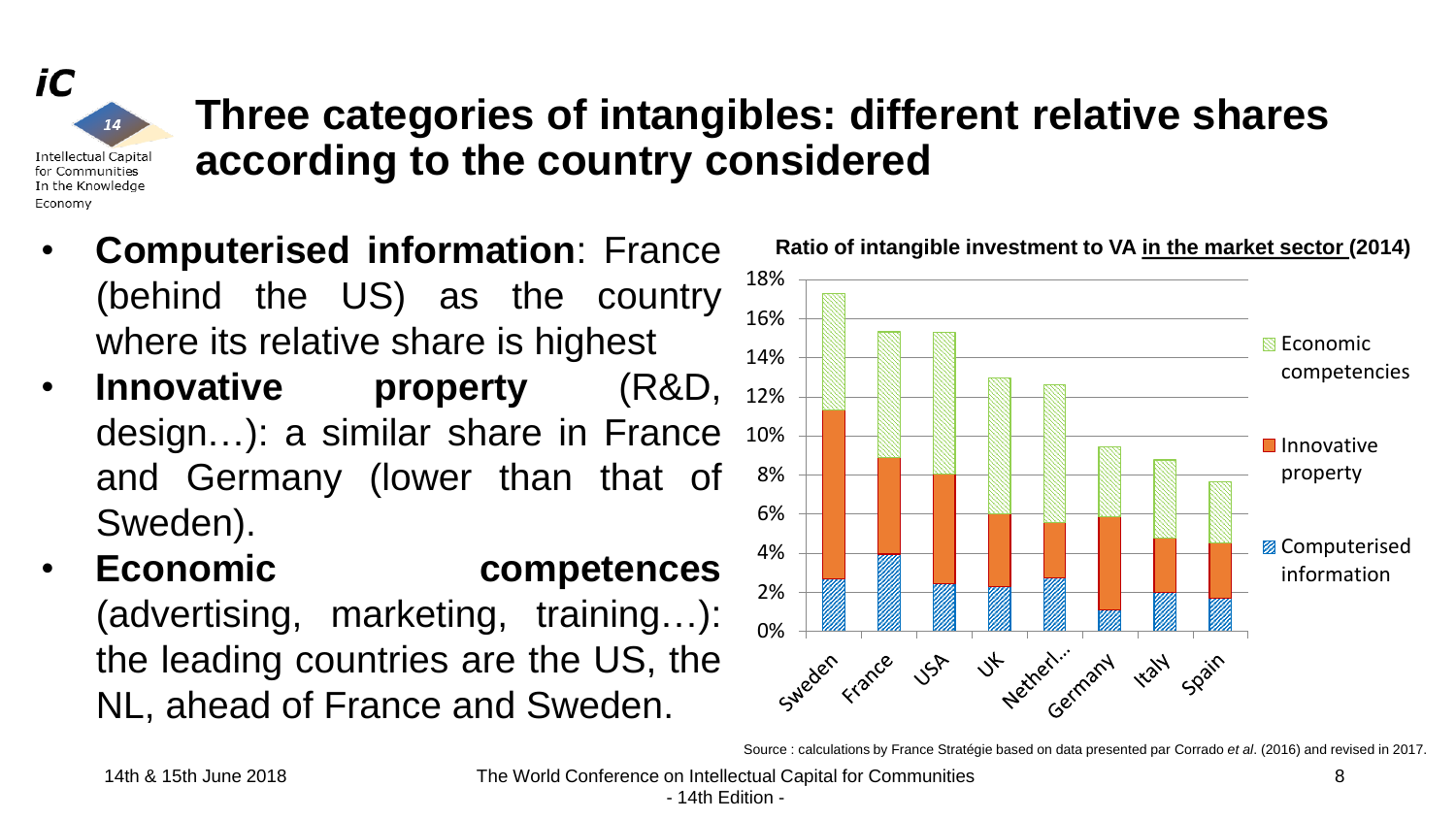iC  $14$ Intellectual Capital for Communities In the Knowledge Economy

## **Three categories of intangibles: different relative shares according to the country considered (continued)**

- **Computerised inf.**: the salient fact is  $\frac{Ratio \space of \space intangles \space to \space Va \space in \space the \space manuscript}$  manufacturing sector (2014) again and by far the prominent share in the case of France: almost 5% in 20% the manufacturing sector
- **Innovative property** (R&D, design…): France at the second rank, after 10% Sweden and on par with the USA
- **Economic competences** (advertising, marketing, training…): France at the second rank, after Sweden and slightly ahead of the NL.



Source : calculations by France Stratégie based on data presented par Corrado *et al*. (2016) and revised in 2017.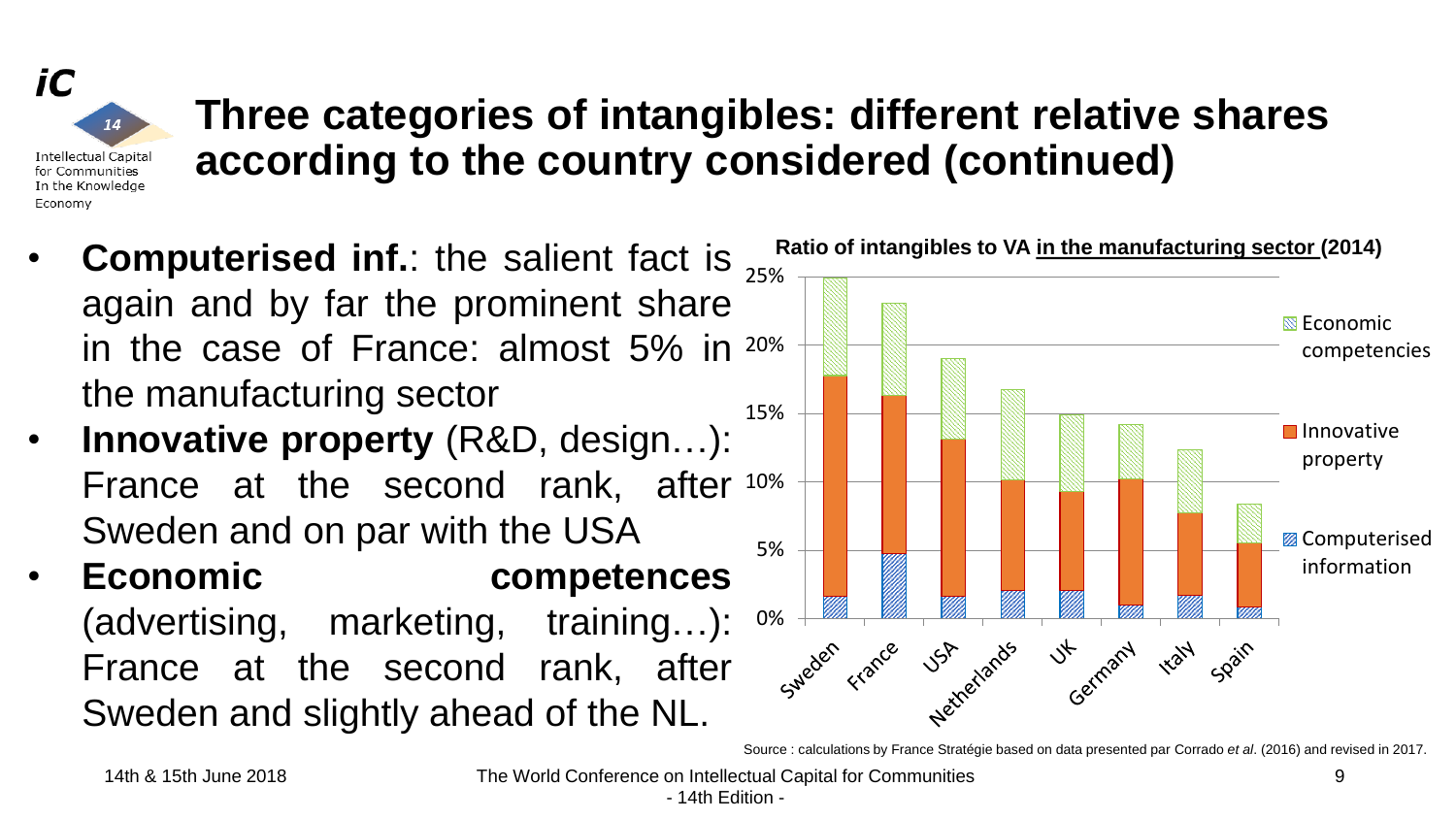

# **A paradox and a puzzle…**

- A surprising result by international standards: France as a country with:
- **disappointing performance in terms of international competitiveness**, as measured by the classical indicators of foreign trade (persisting trade deficit, etc.)
- **a high level of intangible** (as well as tangible) **investment**
- **a high level** of intangible investment **in each of the 3 categories of** intangibles
- -----> Probably partly a statistical artifact: measurement problem concerning "Cómputerised information" (software and databases).
- -----> Also a management problem (ability to combine efficiently these different assets)?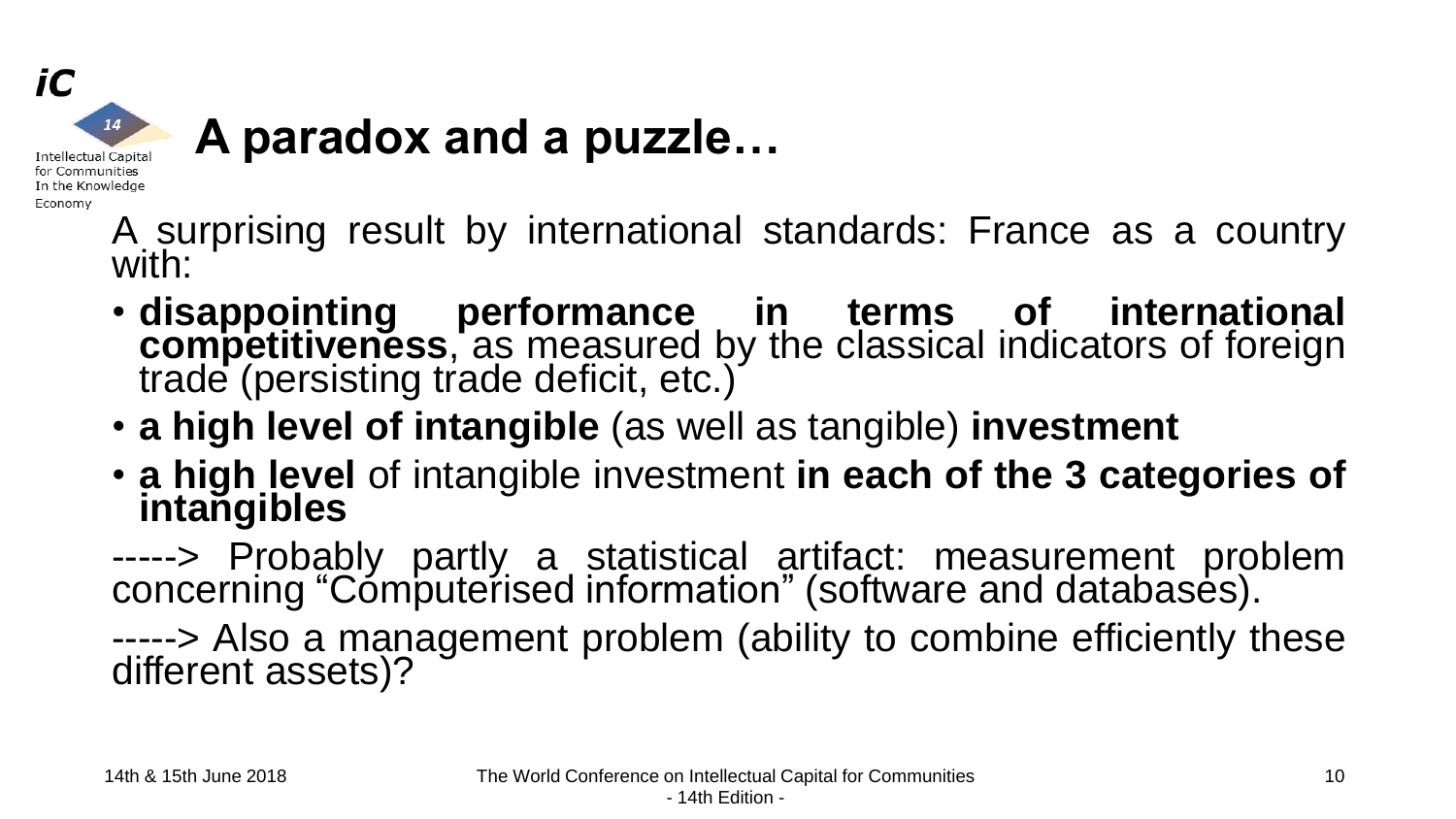#### iC 14 **Intellectual Capital** for Communities In the Knowledge Economy

# **An intermediate rank in Europe for the propensity to use intellectual property rights (IPRs)**

At the micro-level, an intermediate rank for innovative enterprises in France, according to the data from the 9<sup>th</sup> Community innovation survey (CIS9).

As compared to similar firms in Germany:

- a lower propensity to file a patent
- but a higher propensity to register a trademark

**The propensity of innovative enterprises to apply for a patent or a utility model, or to register a trademark or an industrial design right (2014)**



Source : Eurostat data from the Community innovation survey (CIS9).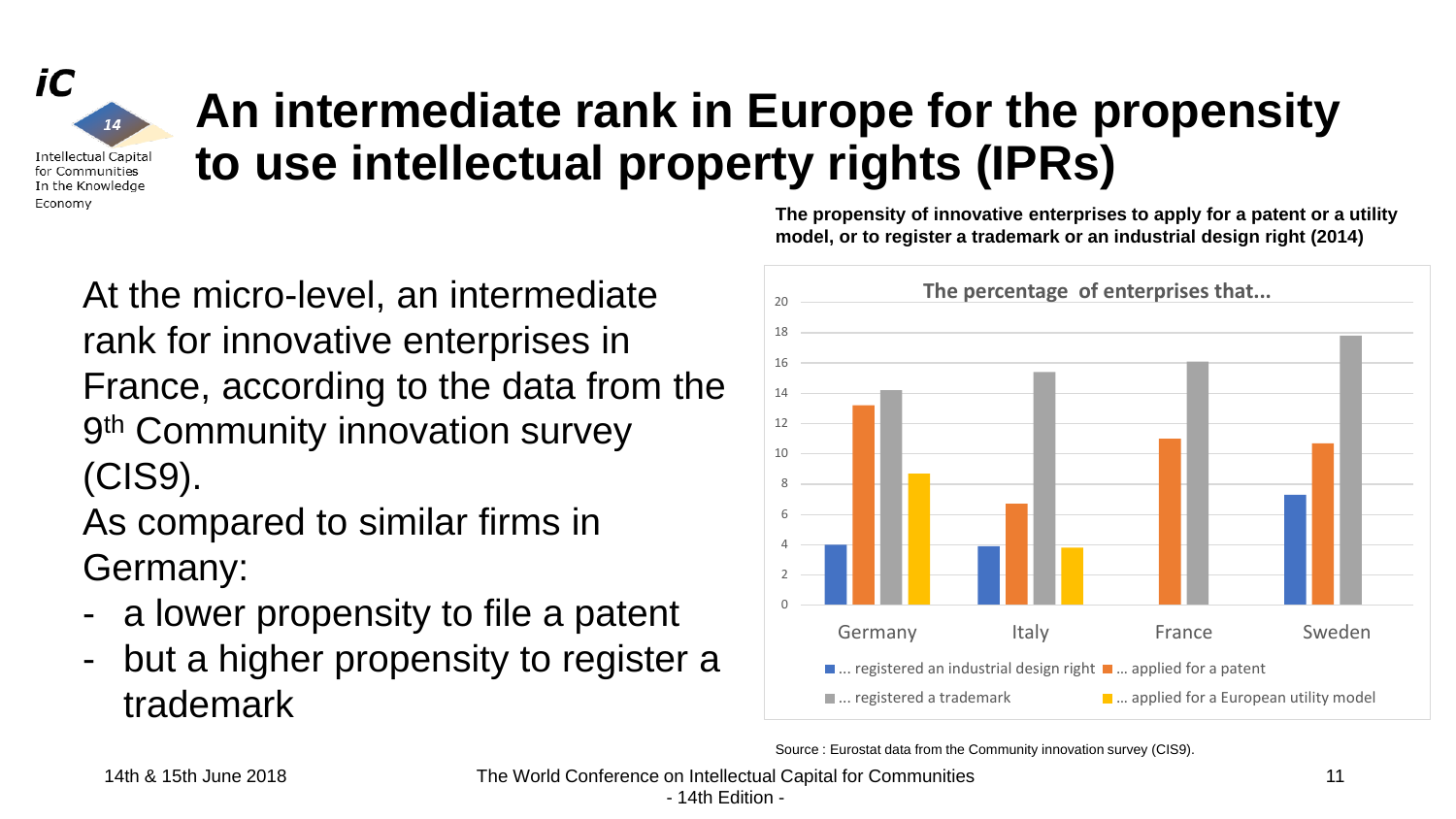

Economy

**Intellectual Capital** for Communities In the Knowledge

# **France in international rankings in terms of patent filings**

- **"Triadic" patents** as indicator for international comparisons
- ----> to avoid domestic bias
- $\geq$  In 2015, 84% of triadic patents correspond to innovations made in seven countries
- $\triangleright$  A ranking dominated by Japan and the US
- $\triangleright$  Germany and France at the 3<sup>rd</sup> and 6<sup>th</sup> position resp., with respective global shares of around 8,5% and 4,5% ( $\approx$  their respective global shares in terms of domestic R&D spending
- $\triangleright$  China and South Korea at the 4<sup>th</sup> and 5<sup>th</sup> rank
- **Filings along the PCT route** (WIPO data) : a similar ranking (but with China and Germany at the 3<sup>rd</sup> and 4<sup>th</sup> rank respectively)

**Number of triadic patent families** (1985-2015)



Source: revised version from Lallement (2017), based on OECD data.

14th & 15th June 2018 The World Conference on Intellectual Capital for Communities

- 14th Edition -